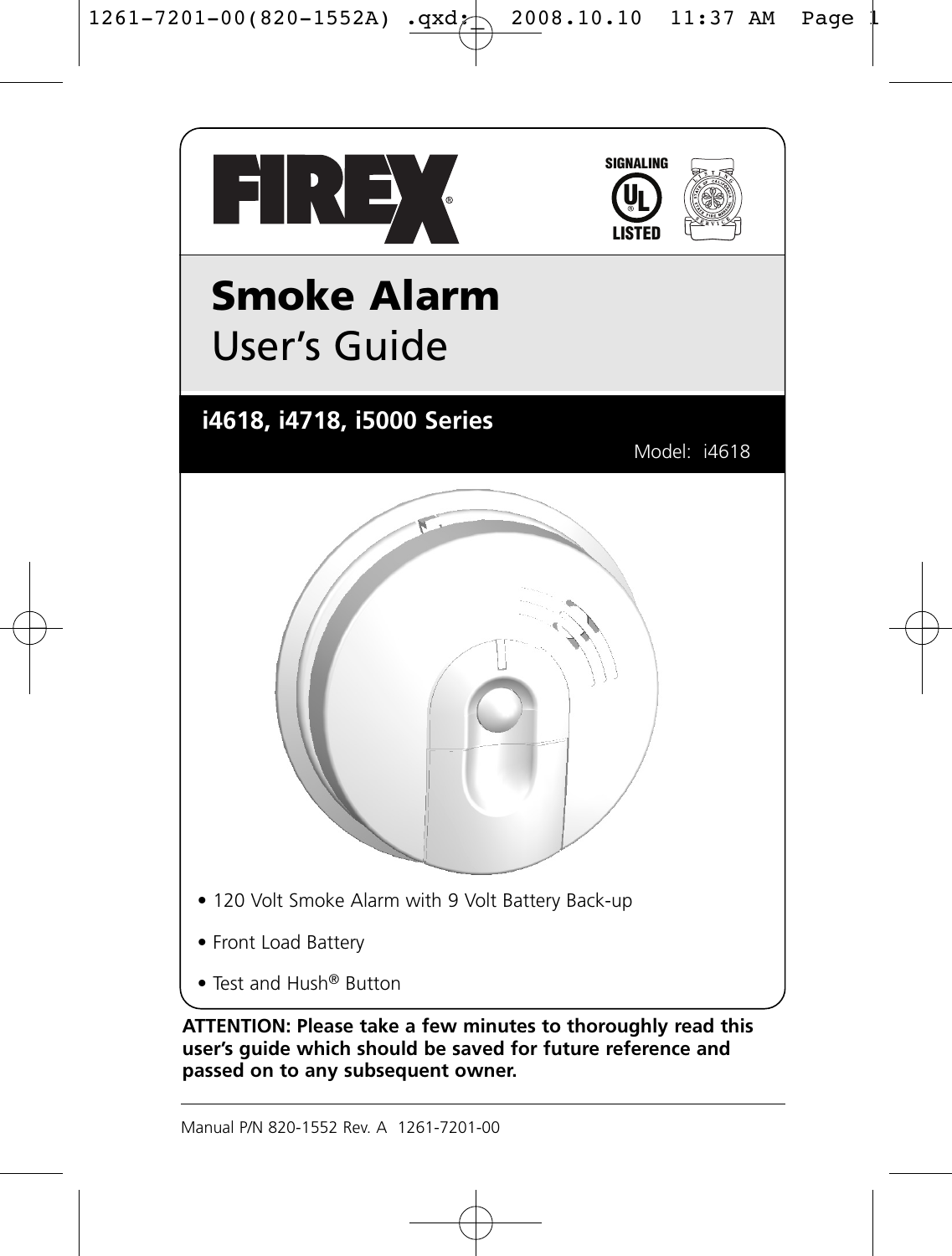## **What to do When the Alarm Sounds!**

## **Smoke Alarm Procedure NEVER IGNORE THE SOUND OF THE ALARM!**

Smoke alarms are designed to minimize false alarms. Cigarette smoke will not normally set off the alarm, unless the smoke is blown directly into the alarm. Combustion particles from cooking may set off the alarm if it is located too close to the cooking area. Large quantities of combustion particles are generated from spills or when broiling. Using the fan on a range hood which vents to the outside (non-recirculating type) will also help remove these combustion particles from the kitchen.

If the alarm sounds, check for fires first. If a fire is discovered, follow these steps. Become thoroughly familiar with these steps and review with all family members:

- Alert small children in the home.
- Leave immediately by your escape plan. Every second counts, so don't waste time getting dressed or picking up valuables.
- In leaving, don't open any inside door without first feeling its surface. If hot, or if you see smoke seeping through cracks, don't open that door! Instead, use your alternate exit. If the inside of the door is cool, place your shoulder against it, open it slightly and be ready to slam it shut if heat and smoke rush in.
- If the air is smoky, stay close to the floor. Breathe shallowly through a cloth, wet if possible.
- Once outside, go to your selected meeting place and make sure everyone is there.
- Call the fire department from your neighbor's home not from yours!
- Don't return to your home until the fire officials say that it is all right to do so.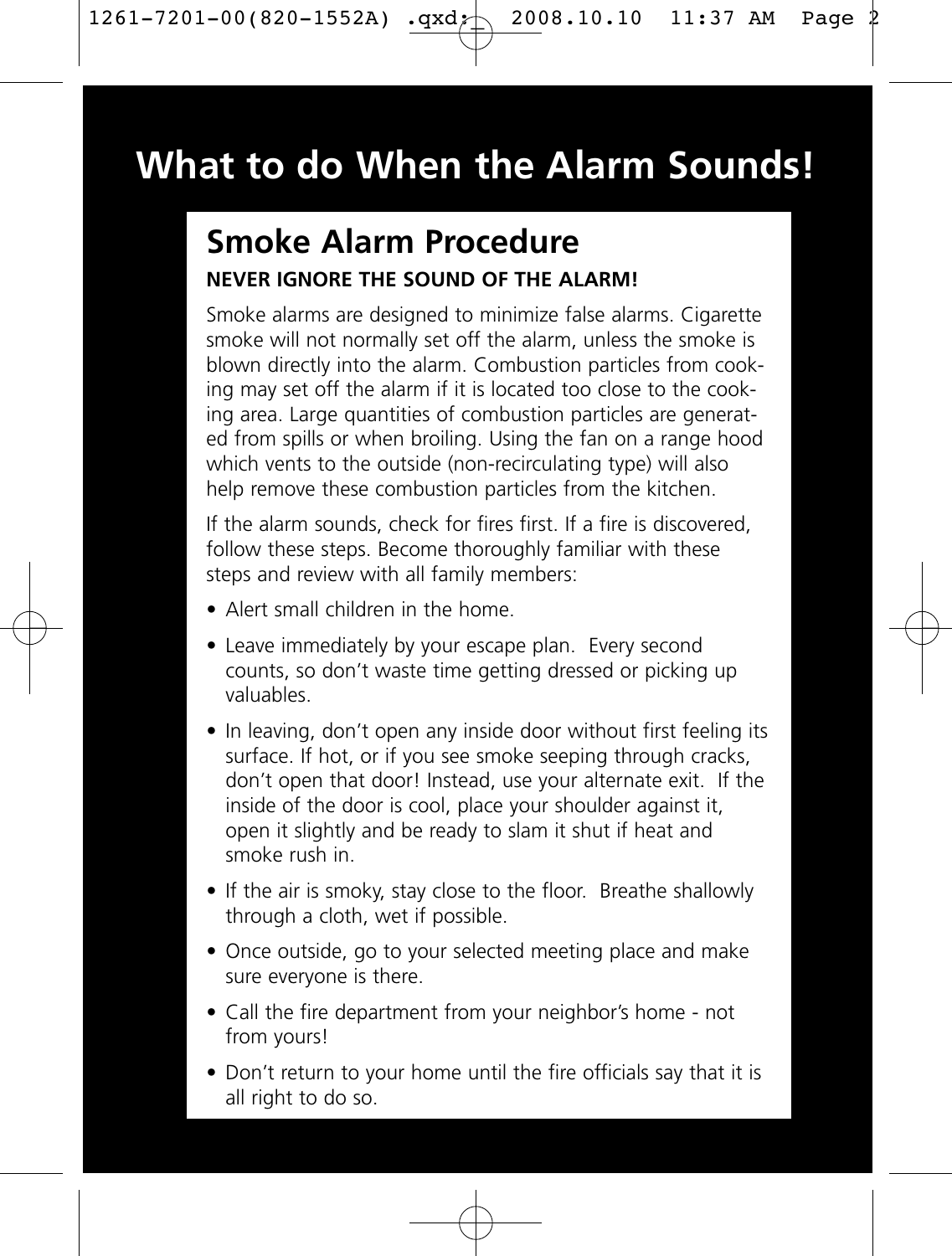#### **A.C. Wire-in Single and/or Multiple Station (up to 24 Devices) Ionization Smoke Alarm with 9 Volt Battery Back Up and SMART HUSHTM Control to temporarily silence nuisance alarms.**

Thank you for purchasing this smoke alarm. It is an important part of your family's home safety plan. You can trust this product to provide the highest quality safety protection. We know you expect nothing less when the lives of your family are at stake. Firex alarms and accessories CAN ONLY BE interconnected with other Kidde and FireX alarms and accessories as well as specified brands and models of interconnect compatible alarms. Connection of Firex products to a non-specified manufacturer's interconnect system, or connection with non-specified equipment from another manufacturer into an existing Firex system could result in nuisance alarming, failure to alarm, or damage to one or all of the devices in the interconnect system. Refer to the User's Guide supplied with each Firex product for interconnect compatible models, brands, and devices. Refer to the wiring instructions in section 3 for NFPA initiating device limits.

This alarm detects products of combustion using the ionization technique. It contains 0.9 microcurie of Americium 241, a radioactive material (see Section 9). Distributed under U.S. NRC License No. 32-23858-01E. Manufactured in compliance with U.S. NRC safety criteria in 10 CFR 32.27. The purchaser is exempt from any regulatory requirements. Do not try to repair the smoke alarm yourself. Refer to the instructions in Section 12 for service.

#### **IMPORTANT! READ ALL INSTRUCTIONS BEFORE INSTALLATION AND KEEP THIS MANUAL NEAR THE ALARM FOR FUTURE REFERENCE. CONTENTS OF THIS MANUAL**

- **1 -- RECOMMENDED LOCATIONS FOR SMOKE ALARMS**
- **2 -- LOCATIONS TO AVOID**
- **3 -- INSTALLATION INSTRUCTIONS**
- **4 -- OPERATION AND TESTING**
- **5 -- NUISANCE ALARMS**
- **6 -- MAINTENANCE**
- **7 -- LIMITATIONS OF SMOKE ALARMS**
- **8 -- GOOD SAFETY HABITS**
- **9 -- NRC INFORMATION**
- **10 -- NFPA PROTECTION STANDARD 72**
- **11 -- CALIFORNIA STATE FIRE MARSHAL REQUIRED INFORMATION**
- **12 -- SERVICE AND WARRANTY**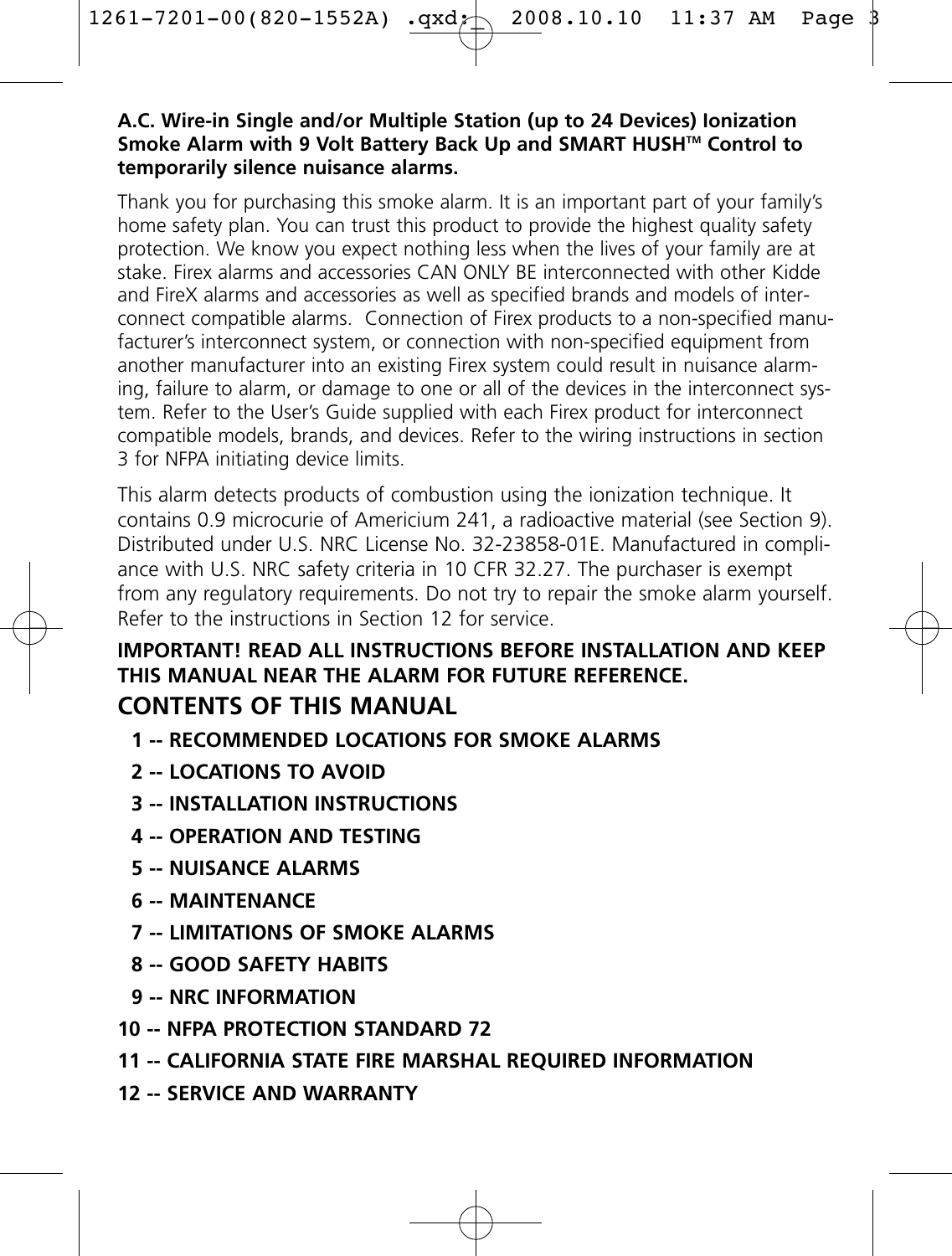#### **WARNING! REMOVAL OF THE SMOKE ALARM BATTERY AND DISCONNECT-ING or LOSS OF A.C. POWER WILL RENDER THE SMOKE ALARM INOPERATIVE.**

ELECTRICAL RATING: 120 VAC, 60HZ, 80mA maximum per alarm (maximum 80mA for originating unit with 24 devices interconnected).

## **1. RECOMMENDED LOCATIONS FOR ALARMS**

- Locate the first alarm in the immediate area of the bedrooms. Try to monitor the exit path as the bedrooms are usually farthest from the exit. If more than one sleeping area exists, locate additional alarms in each sleeping area.
- Locate additional alarms to monitor any stairway as stairways act like chimneys for smoke and heat.
- Locate at least one alarm on every floor level.
- Locate an alarm in every bedroom.
- Locate an alarm in every room where electrical appliances are operated (i.e. portable heaters or humidifiers).
- Locate an alarm in every room where someone sleeps with the door closed. The closed door may prevent an alarm not located in that room from waking the sleeper.
- Smoke, heat, and combustion products rise to the ceiling and spread horizontally. Mounting the smoke alarm on the ceiling in the center of the room places it closest to all points in the room. Ceiling mounting is preferred in ordinary residential construction.
- For mobile home installation, select locations carefully to avoid thermal barriers that may form at the ceiling. For more details, see MOBILE HOME INSTAL-LATION below.
- When mounting an alarm on the ceiling, locate it at a minimum of 4" (10 cm) from the side wall (see FIGURE 1).
- When mounting the alarm on the wall, use an inside wall with the top edge of the alarm at a minimum of 4" (10 cm) and a maximum of 12" (30.5 cm) below the ceiling (see FIGURE 1).
- Put smoke alarms at both ends of a bedroom hallway or large room if the hallway or room is more than 30 feet (9.1 m) long.
- Install Smoke Alarms on sloped, peaked or cathedral ceilings at or within 3ft (0.9m) of the highest point (measured horizontally). NFPA 72 states: "Smoke alarms in rooms with ceiling slopes greater than 1 foot in 8 feet (.3m in 2.4 m) horizontally shall be located on the high side of the room." NFPA 72 states: "A row of detectors shall be spaced and located within 3 ft (0.9m) of the peak of the ceiling measured horizontally" (see FIGURE 3).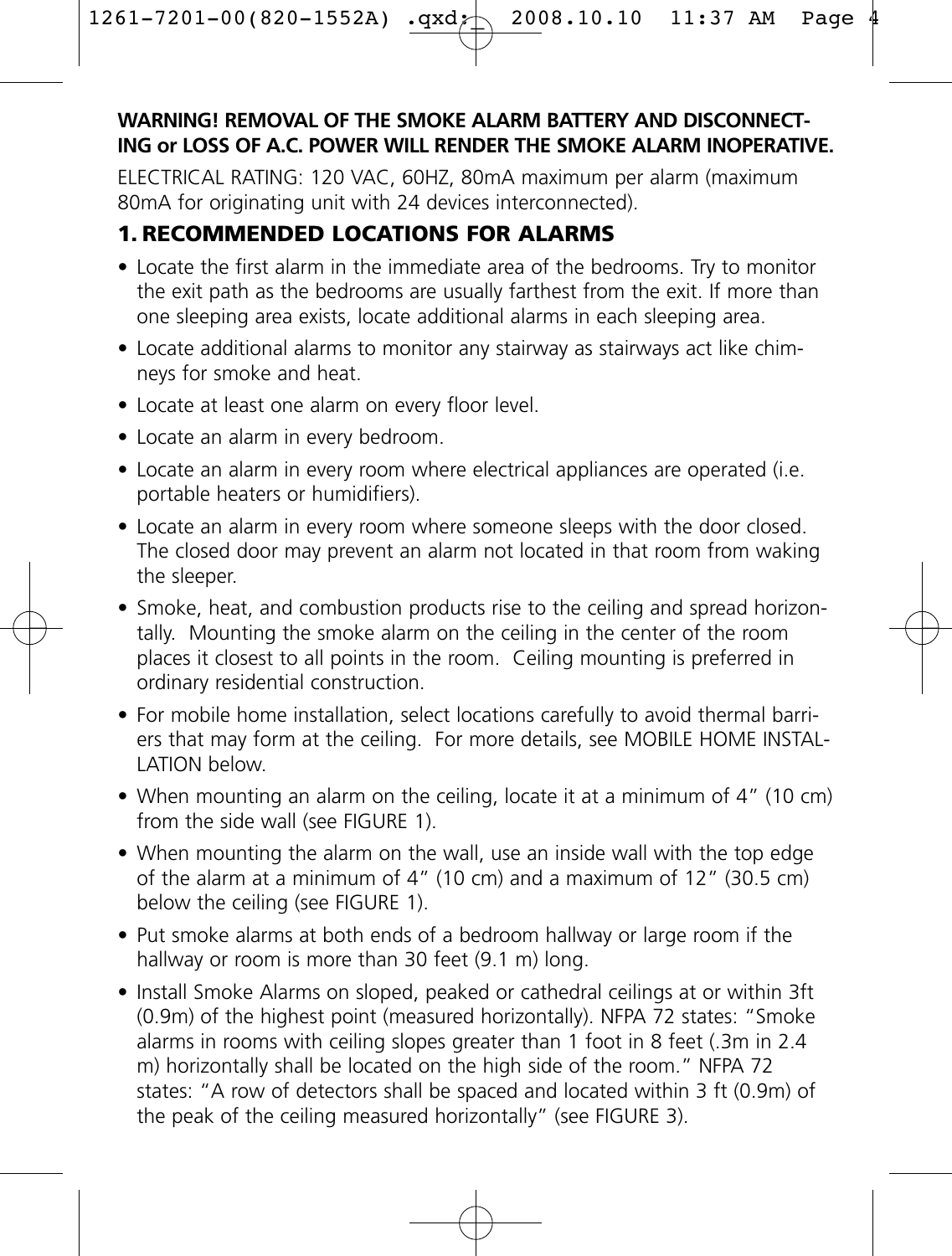• Install Smoke Alarms on tray-shaped ceilings (coffered ceilings) on the highest portion of the ceiling or on the sloped portion of the ceiling within 12" (305mm) vertically down from the highest point (see figure 4).

## **MOBILE HOME INSTALLATION**

Modern mobile homes have been designed and built to be energy efficient. Install smoke alarms as recommended above (refer to RECOMMENDED LOCATIONS and FIGURES 1 and 2).

In older mobile homes that are not well insulated compared to present standards, extreme heat or cold can be transferred from the outside to the inside through poorly insulated walls and roof. This may create a thermal barrier which can prevent the smoke from reaching an alarm mounted on the ceiling. In such units, install the smoke alarm on an inside wall with the top edge of the alarm at a minimum of 4" (10 cm) and a maximum of 12" (30.5 cm) below the ceiling (see FIGURE 1).

If you are not sure about the insulation in your mobile home, or if you notice that the outer walls and ceiling are either hot or cold, install the alarm on an inside wall. For minimum protection, install at least one alarm close to the bedrooms. For additional protection, see SINGLE FLOOR PLAN in FIGURE 2.

**WARNING: TEST YOUR SMOKE ALARM OPERA-TION AFTER R.V. OR MOBILE HOME VEHICLE HAS BEEN IN STORAGE, BEFORE EACH TRIP AND AT LEAST ONCE A WEEK DURING USE.**

## **2. LOCATIONS TO AVOID**

- In the garage. Products of combustion are present when you start your automobile.
- Less than 4" (10cm) from the peak of an "A" frame type ceiling.
- In an area where the temperature may fall below 40ºF or rise above 100ºF, such as garages and unfinished attics.





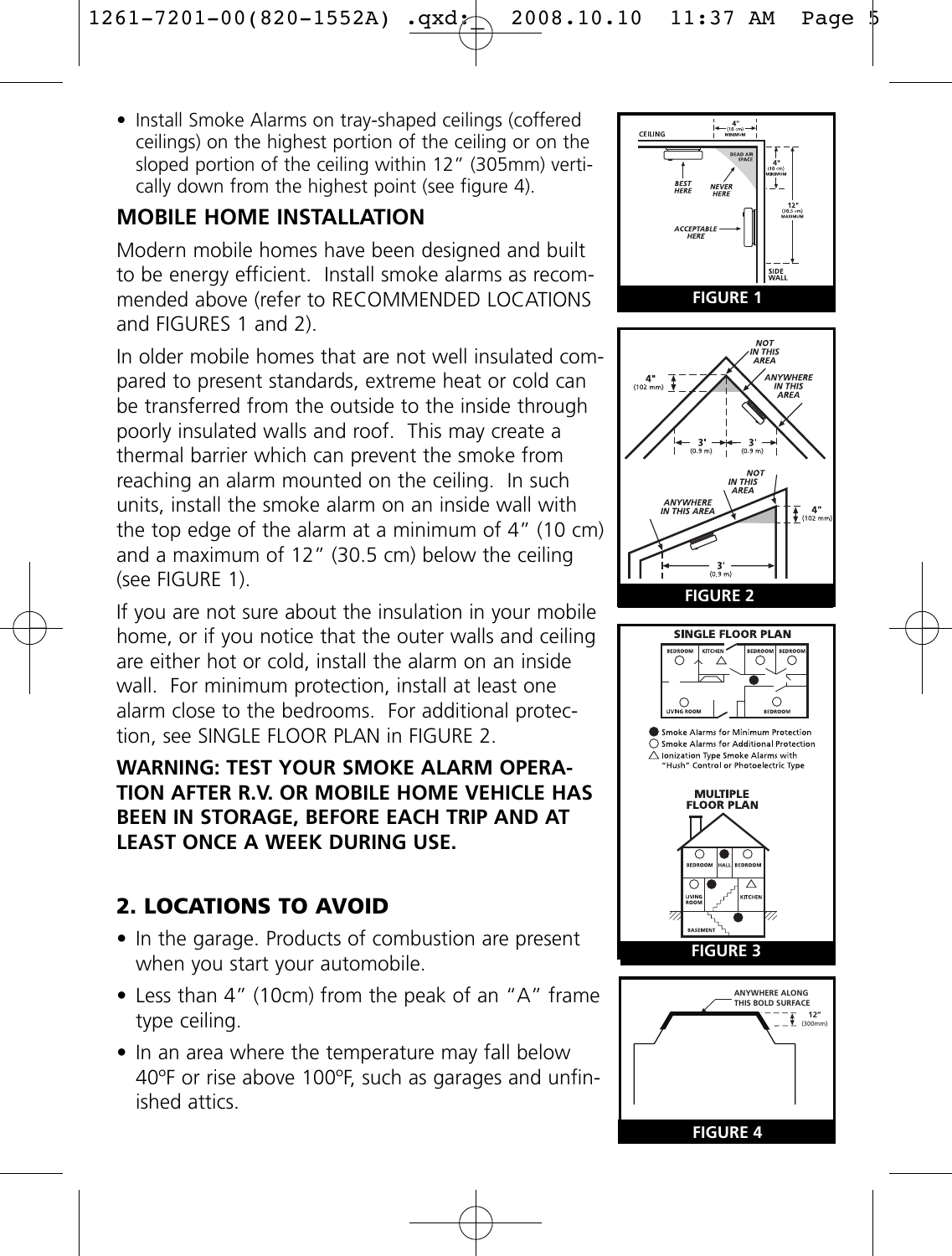- In dusty areas. Dust particles may cause nuisance alarm or failure to alarm.
- In very humid areas. Moisture or steam can cause nuisance alarms.
- In insect-infested areas.
- Smoke alarms should not be installed within 3 ft (.9m) of the following: the door to a kitchen, the door to a bathroom containing a tub or shower, forced air supply ducts used for heating or cooling, ceiling or whole house ventilating fans, or other high air flow areas.
- Kitchens. Normal cooking may cause nuisance alarms. If a kitchen alarm is desired, it should have an alarm silence feature or be a photoelectric type.
- Near fluorescent lights. Electronic "noise" may cause nuisance alarms.
- Smoke alarms are not to be used with detector guards unless the combination (alarm and guard) has been evaluated and found suitable for that purpose.

## **3. INSTALLATION INSTRUCTIONS WIRING REQUIREMENTS**

- This smoke alarm should be installed on a U.L. listed or recognized junction box. All connections should be made by a qualified electrician and all wiring used shall be in accordance with articles 210 and 300.3(B) of the U.S. National Electrical Code ANSI/NFPA 70, NFPA 72 and/or any other codes having jurisdiction in your area. The multiple station interconnect wiring to the alarms must be run in the same raceway or cable as the AC power wiring. In addition, the resistance of the interconnect wiring shall be a maximum of 10 ohms.
- The appropriate power source is 120 Volt A.C. Single Phase supplied from a non-switchable circuit which is not protected by a ground fault interrupter.
- WARNING: This alarm cannot be operated from power derived from a square wave, modified square wave or modified sine wave inverters. These types of inverters are sometimes used to supply power to the structure in off grid installations, such as solar or wind derived power sources. These power sources produce high peak voltages that will damage the alarm.

## **WIRING INSTRUCTIONS FOR A.C. QUICK CONNECT HARNESS CAUTION! TURN OFF THE MAIN POWER TO THE CIRCUIT BEFORE WIRING THE ALARM.**

- For alarms that are used as single station, DO NOT CONNECT THE RED WIRE TO ANYTHING. Leave the red wire insulating cap in place to make certain that the red wire cannot contact any metal parts or the electrical box.
- When alarms are interconnected, all interconnected units must be powered from a single circuit.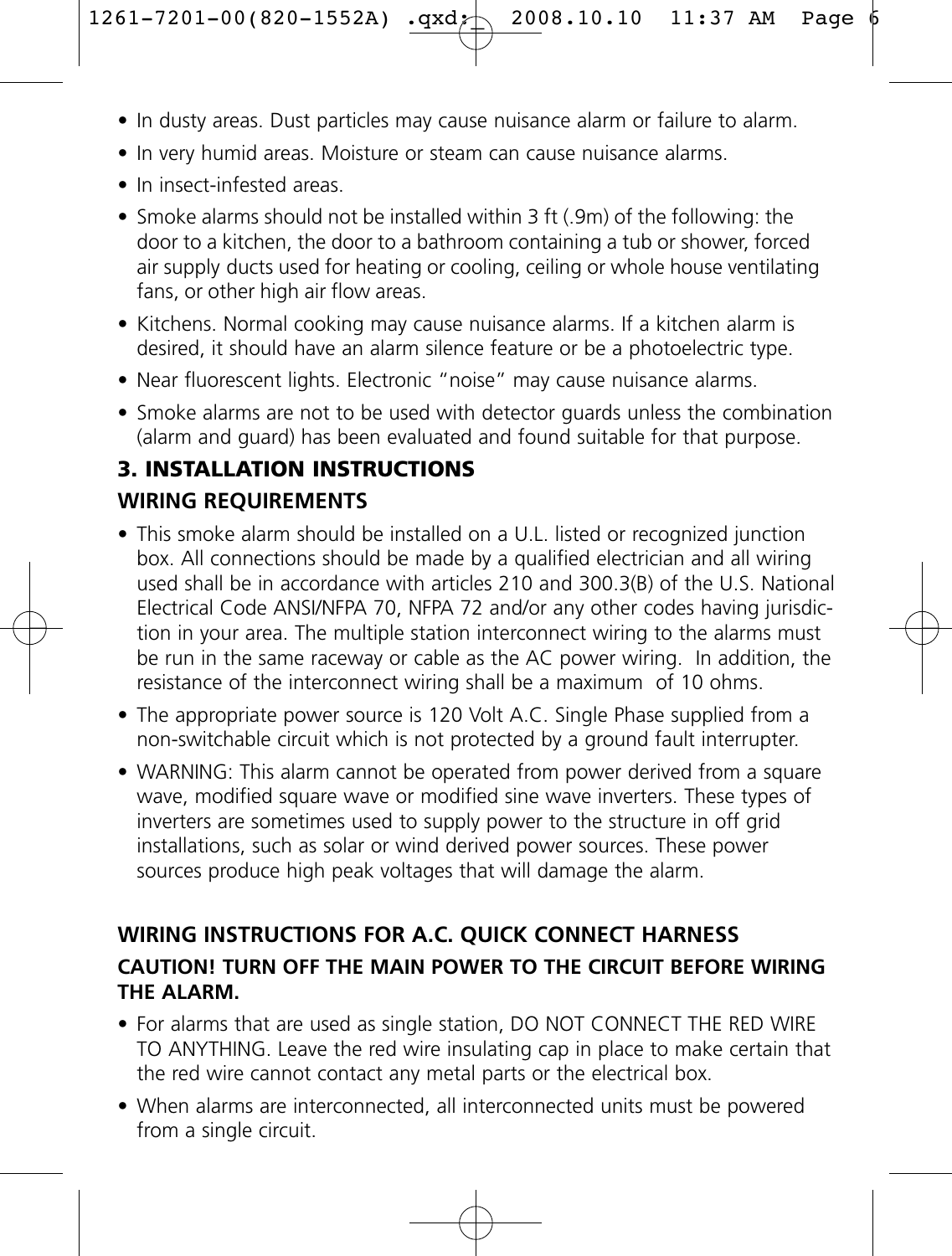- A maximum of 24 Kidde and/or FireX devices may be interconnected in a multiple station arrangement. The interconnect system should not exceed the NFPA interconnect limit of 12 smoke alarms and/or 18 alarms total (smoke, heat, carbon monoxide, etc.). With 18 alarms interconnected, it is still possible to interconnect up to a total of 6 remote signaling devices and/or relay modules.
- When mixing models which have battery backup (i12040, i12060, i12080, i4618, 1275, 1276, 1285, 1296, PE120, PI2000, KN-COSM-IB, RF-SM-ACDC, HD135F, KN-COB-IC, KN-COP-IC) with models without battery backup, (i1220, 1235, KN-COSM-I, KN-COB-ICB, KN-COP-ICB, 120X, SM120X,CO120X, SL177i) be advised that the models without battery backup will not respond during an AC power failure.
- For more information about compatible interconnect units and their functionality in an interconnect system, visit our web site at: www.Kidde.com
- The maximum wire run distance between the first and last unit in an interconnected system is 1000 feet.
- Figure 5 illustrates interconnection wiring. Improper connection will result in damage to the alarm, failure to operate, or a shock hazard.
- Make certain alarms are wired to a continuous (non-switched) power line. NOTE: Use standard UL listed household wire (as required by local codes) available at all electrical supply stores and most hardware stores.



#### **FIGURE 5 INTERCONNECT WIRING DIAGRAM**

| WIRES ON ALARM HARNESS | CONNECTED TO                            |
|------------------------|-----------------------------------------|
| <b>Black</b>           | Hot Side of A.C. Line                   |
| White                  | Neutral Side of A.C. Line               |
| Red                    | Interconnect Lines (Red Wires) of Other |
|                        | Units in the Multiple Station Set up    |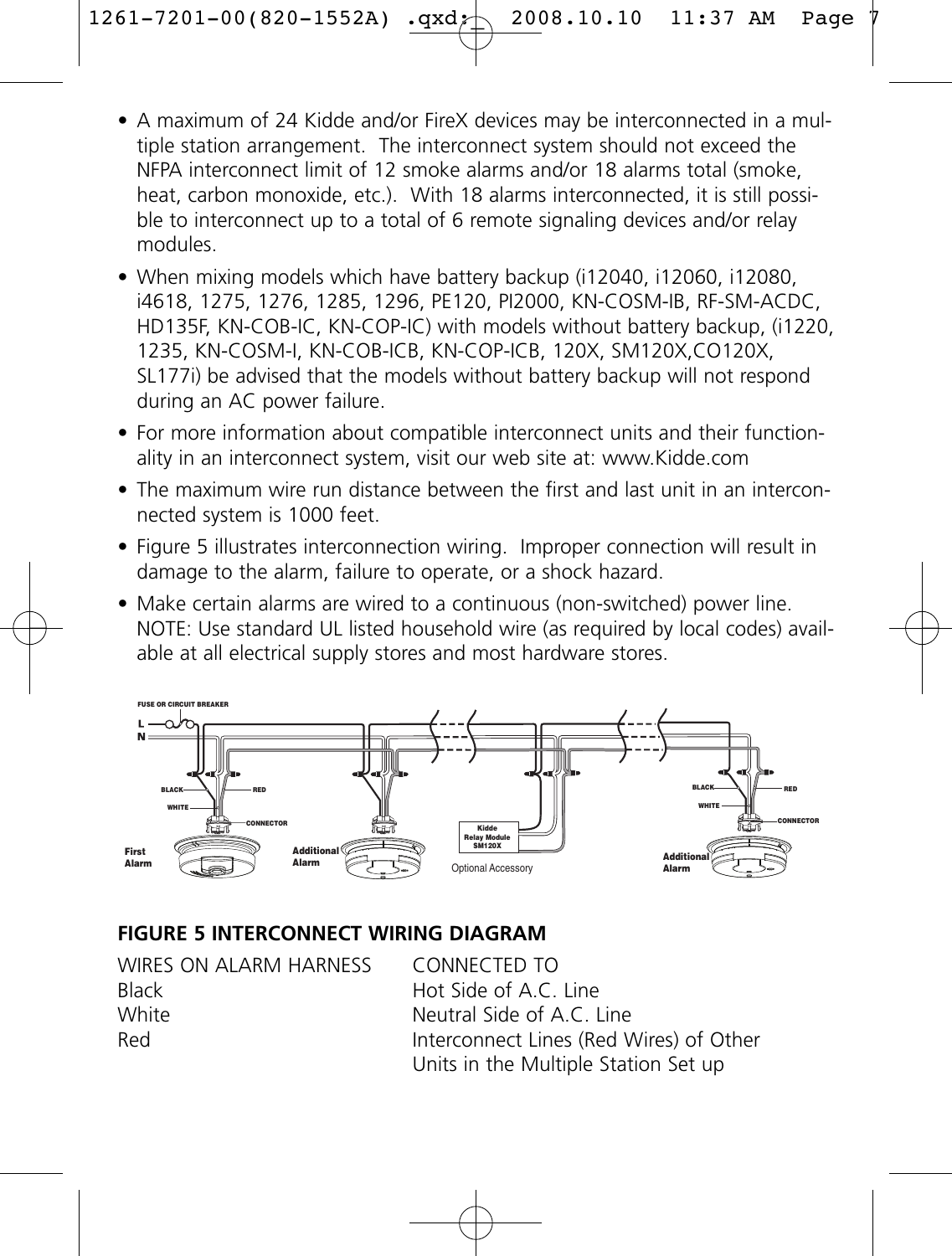## **BATTERY INSTALLATION**

See MAINTENANCE (Section 6) for battery installation.

**CAUTION! THIS UNIT WILL NOT FUNCTION WITHOUT A PROPERLY INSTALLED BATTERY, AND IS EQUIPPED WITH A BATTERY LOCKOUT FEA-TURE WHICH PREVENTS THE BATTERY DOOR FROM CLOSING IF A BAT-TERY IS NOT INSTALLED CORRECTLY** 

#### **MOUNTING INSTRUCTIONS CAUTION: THIS UNIT IS SEALED. THE COVER IS NOT REMOVABLE!**

1. Remove the trim ring from the back of the alarm by holding the trim ring and twisting the alarm counter-clockwise.

2. After selecting the proper smoke alarm location as described in Section 1 and wiring the AC Quick Connector as described in the WIRING INSTRUCTIONS. attach the trim ring to the electrical box (see Figure 6). To ensure aesthetic alignment of the alarm with the hallway or wall, the "A" line on the mounting bracket must be parallel with the hallway when ceiling mounted, or horizontal



#### **FIGURE 6**

when wall mounted.

3. Pull the AC QUICK CONNECTOR through the center hole in the mounting bracket and secure the bracket, making sure that the mounting screws are positioned in the small ends of the keyholes before tightening the screws.

4. Plug the AC QUICK CONNECTOR into the back of the alarm (see Figure 7), making sure that the locks on the connector snap into place. Then push the excess wire back into the electrical box through the hole in the center of the mounting bracket.

5. Install the alarm on the mounting bracket and rotate the alarm clockwise until the alarm ratchets into place (this ratcheting function allows for aesthetic alignment).



**FIGURE 7**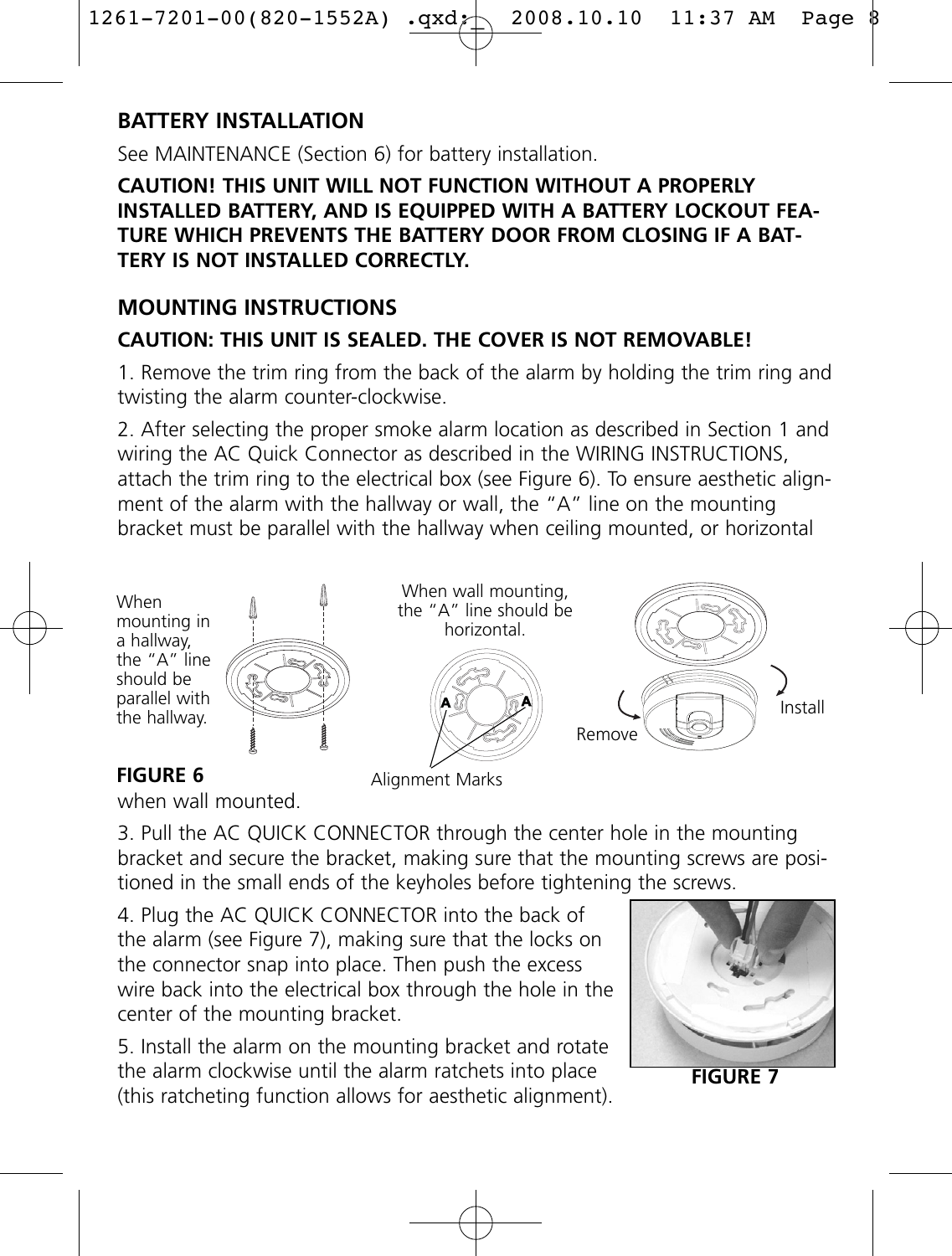NOTE: The alarm will mount to the bracket in 4 positions (every 90 degrees). When wall mounting, make sure the battery box is at the bottom of the unit. (see Figure 5).

6. Pull the Battery Pull Tab (red tab protruding from the unit) completely out of the unit unit and slide the battery door completely closed. This will automatically connect the battery.

7. Test the unit to ensure proper operation by pressing the Test/Hush Button for a minimum of 5 seconds. (All interconnected, battery backed up, alarms should respond).

#### **CAUTION: Due to the loudness (85 decibels) of the alarm, always stand an arms length away from the unit when testing.**

8. Turn on the AC power. The green Power On Indicator should be lit when the alarm is operating from AC power. Confirm unit operation by pressing the Test/Hush button.

## **TAMPER RESIST FEATURES**

#### **Smoke Alarm Tamper Resist Feature**

This alarm has a tamper resist feature, which helps prevent someone from removing the unit from the mounting bracket. It can be very effective in preventing smoke alarm tampering.

Activate the smoke alarm tamper resist feature by breaking off the four posts in the square holes in the mounting bracket (see Figure 8A). When the posts are broken off, the tamper resist tab on the base is allowed to engage the mounting bracket. Rotate the alarm onto the mounting bracket until you hear the tamper resist tab snap into place, locking the alarm on the mounting bracket. Using the tamper resist feature will help deter children and others from removing the alarm from the bracket. NOTE: To remove the alarm when the tamper resist tab is engaged, press down on the tamper resist tab, and rotate the alarm off the bracket (see Figure 8B).





**FIGURE 8A**

**FIGURE 8B**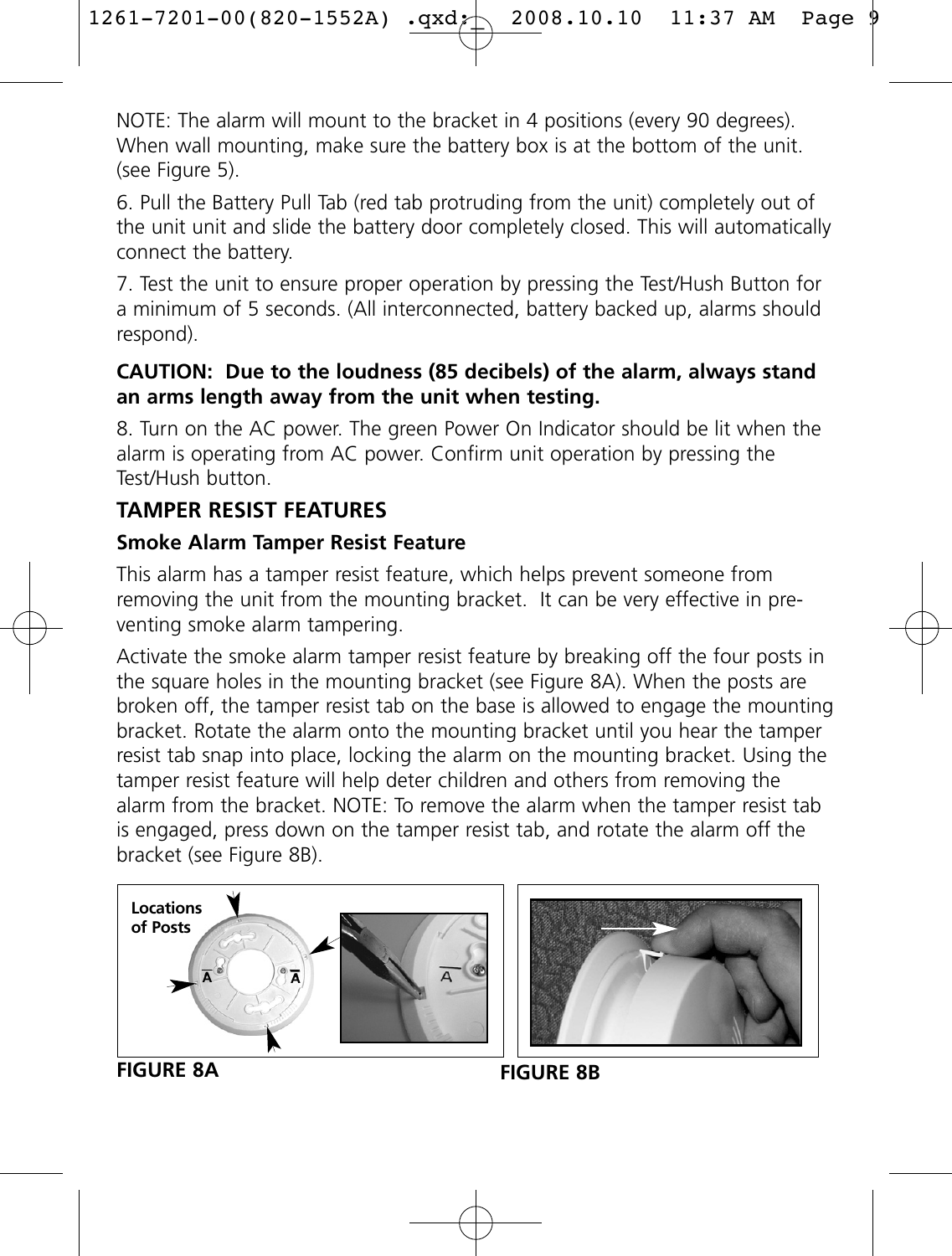## **4. OPERATION AND TESTING**

OPERATION: The smoke alarm is operating once A.C. power is applied, fresh batteries are installed and testing is complete. When the smoke alarm ionization chamber senses products of combustion, the horn will sound a loud (85db) temporal alarm until the sensing chamber is cleared of smoke particles.

SMART HUSH™ CONTROL: The "HUSH" feature has the capability of temporarily desensitizing the alarm circuit for up to 8 minutes. This feature is to be used only when a known alarm condition, such as smoke from cooking, activates the alarm. The HUSH feature cannot be activated unless the smoke alarm is sounding in the originating alarm mode.The smoke alarm is desensitized by pushing the "TEST/HUSH" button on the smoke alarm cover. If the smoke is not too dense, the alarm will silence immediately. The red LED will illuminate for 1.5 seconds every 8 seconds while in hush. This indicates that the alarm is in a temporarily desensitized condition. The smoke alarm will automatically reset after approximately 8 minutes and sound the alarm if particles of combustion are still present. The "HUSH" feature can be used repeatedly until the air has been cleared of the condition causing the alarm. Pushing the Test/Hush button on the alarm will end the hush period.

#### **NOTE: DENSE SMOKE WILL OVERRIDE THE HUSH CONTROL FEATURE AND SOUND A CONTINUOUS ALARM.**

#### **CAUTION: BEFORE USING THE ALARM HUSH FEATURE, IDENTIFY THE SOURCE OF THE SMOKE AND BE CERTAIN A SAFE CONDITION EXISTS.**

LED INDICATORS: This smoke alarm is equipped with red and green LED indicators. The green LED (when illuminated) indicates the presence of AC power. The red LED has four modes of operation:

**Standby Condition:** The red LED will flash every 30-40 seconds to indicate that the smoke alarm is operating properly.

**Alarm Condition:** When the alarm senses products of combustion and goes into alarm, the red LED will flash one flash per second. The flashing LED and pulsating alarm will continue until the air is cleared.

> WHEN UNITS ARE INTERCONNECTED, only the red LED of the alarm which senses the smoke or is being tested (the originating unit) will flash. All other units in the interconnect system will sound an alarm but their red LED's will NOT be flashing.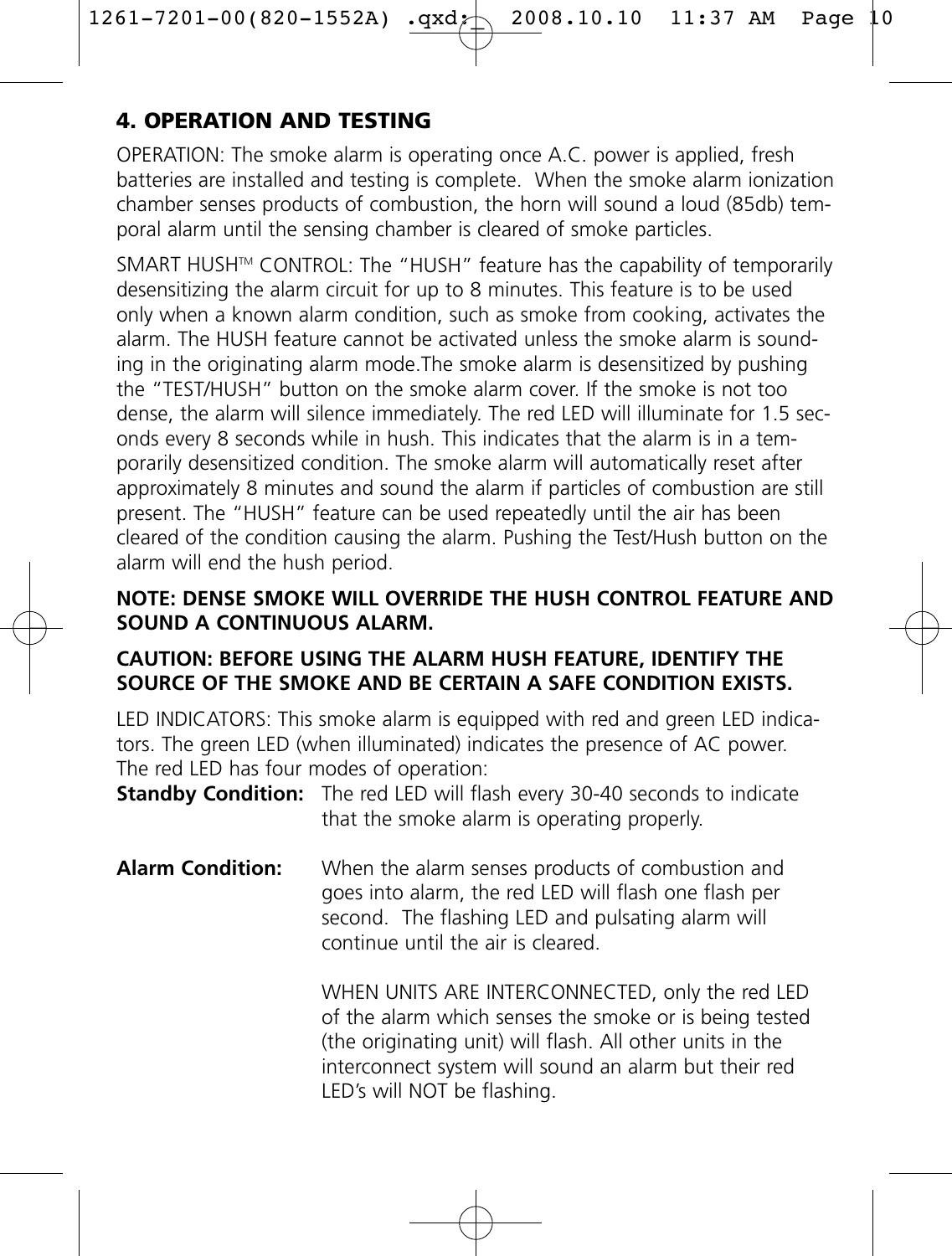| <b>Alarm Memory:</b>    | This smoke alarm is equipped with an alarm memory,<br>which provides a visual indication when an alarm has<br>been activated. The red LED will illuminate for about 1.5<br>seconds every 16 seconds to indicate the memory<br>condition. The memory will remain activated until<br>pushing the Test/Hush Button resets it. The memory will<br>also reset if the battery voltage drops to 8 volts. In an<br>inteconnected installation only the memory of the<br>originating alarm will be activated. |
|-------------------------|------------------------------------------------------------------------------------------------------------------------------------------------------------------------------------------------------------------------------------------------------------------------------------------------------------------------------------------------------------------------------------------------------------------------------------------------------------------------------------------------------|
| $Lineh^{\otimes}$ mode: | The red LED will illuminate for 1 5 seconds event 8                                                                                                                                                                                                                                                                                                                                                                                                                                                  |

**Hush® mode:** The red LED will illuminate for 1.5 seconds every 8 seconds, indicating the smoke alarm is in the Hush® mode.

TESTING: Test by pushing the Test/Hush button on the cover and hold it down for a minimum of 5 seconds. This will sound the alarm if all the electronic circuitry, horn and battery are working. In an interconnected installation all interconnected alarms should sound when the test feature on any one of the interconnected alarms is activated. If no alarm sounds, check the fuse or circuit breaker supplying power to the alarm circuit. If the alarm still does not sound, the unit has defective batteries or other failure. DO NOT use an open flame to test your alarm, you could damage the alarm or ignite combustible materials and start a structure fire.

TEST THE ALARM WEEKLY TO ENSURE PROPER OPERATION. Erratic or low sound coming from your alarm may indicate a defective alarm, and it should be returned for service (see Section 12).

## **5. NUISANCE ALARMS**

Smoke alarms are designed to minimize nuisance alarms. Cigarette smoke will not normally set off the alarm, unless the smoke is blown directly into the alarm. Combustion particles from cooking may set off the alarm if the alarm is located close to the cooking area. Large quantities of combustible particles are generated from spills or when broiling. Using the fan on a range hood which vents to the outside (non-recirculating type) will also help remove these combustible products from the kitchen.

Model i4618 has a "HUSH" feature that is extremely useful in a kitchen area or other areas prone to nuisance alarms. For more information, refer to Section 4 OPERATION AND TESTING.

If the alarm does sound, check for fires first. If a fire is discovered, get out and call the fire department. If no fire is present, check to see if one of the reasons listed in Section 2 may have caused the alarm.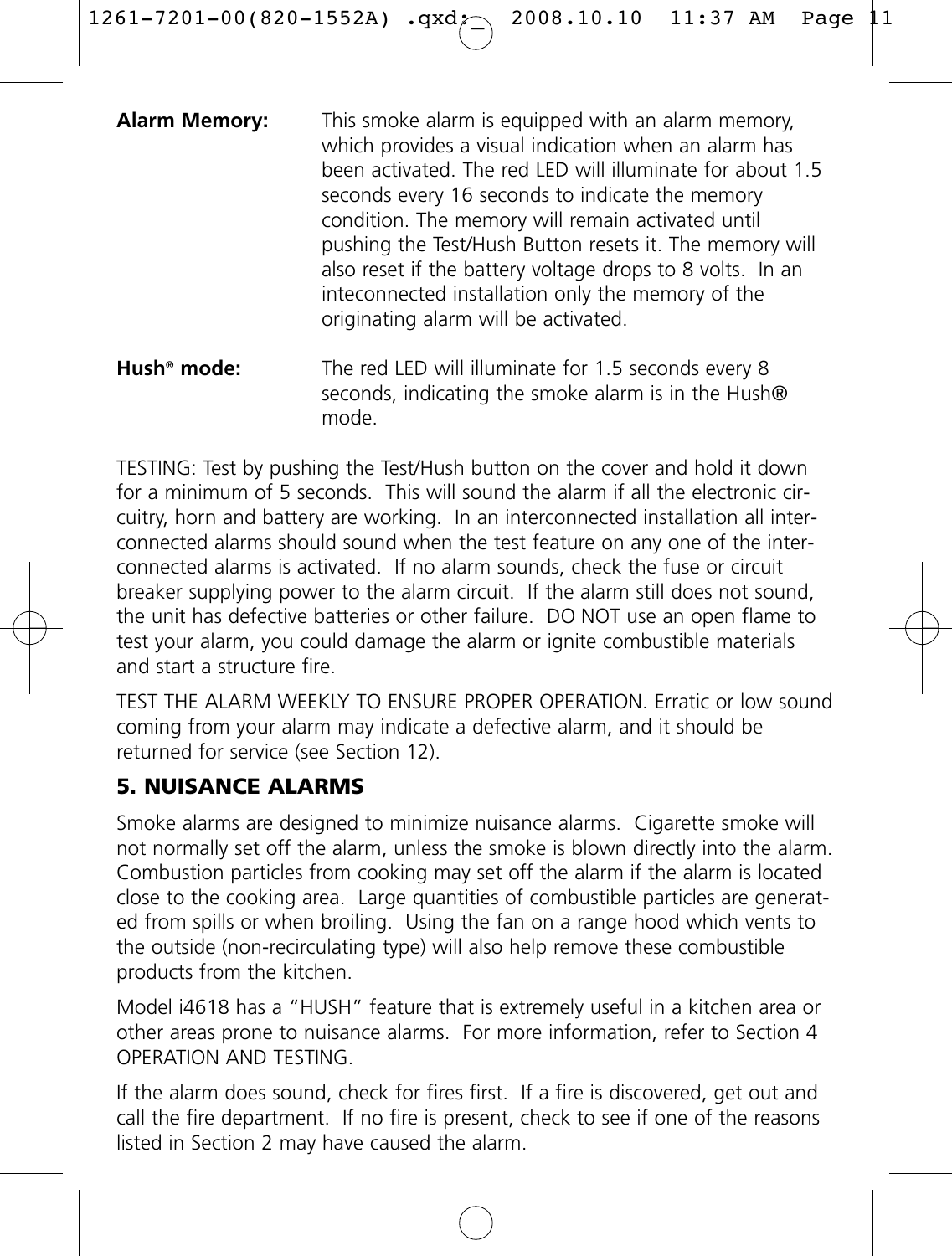## **6. MAINTENANCE**

#### **ALARM REMOVAL**

#### **IF SMOKE ALARM TAMPER RESIST FEATURE HAS BEEN ACTIVATED, REFER TO SMOKE ALARM TAMPER RESIST FEATURE IN SECTION 3 FOR REMOVAL INSTRUCTIONS.**

To remove the alarm from the trim ring, rotate the alarm counter clockwise in the direction of the "OFF" arrow on the cover. To disconnect the A.C. power harness, squeeze the locking arms on the sides of the Quick Connector while pulling the connector away from the bottom of the alarm (see Section 3, Figure 7).

### **BATTERY INSTALLATION AND REMOVAL**

To replace or install the batteries slide the battery door in the direction indicated on the cover of the alarm. The battery can then be pulled out of the carrier. When installing a new battery into the carrier, make sure that the polarity matches the markings printed on the inside of the battery compartment. Completely slide the battery door to the closed position.

A missing or improperly installed battery will prevent the battery door from closing and result in improper alarm operation.



**SLIDE OPEN INSERT**

This smoke alarm uses a 9V carbon zinc battery (alkaline and lithium batteries may also be used). A fresh battery should last for one year under normal operating conditions.

This alarm has a low/missing battery monitor circuit which will cause the alarm to "chirp" approximately every 30-40 seconds for a minimum of seven (7) days when the battery gets low.Replace the battery when this condition occurs.

NOTE: Low/missing battery monitor circuit WILL cause the unit to chirp while replacing the battery. This function will cease once the new battery has been installed. To avoid this "chirp" the unit can be removed from the base and disconnected from the AC power when replacing the battery, but it is not necessary.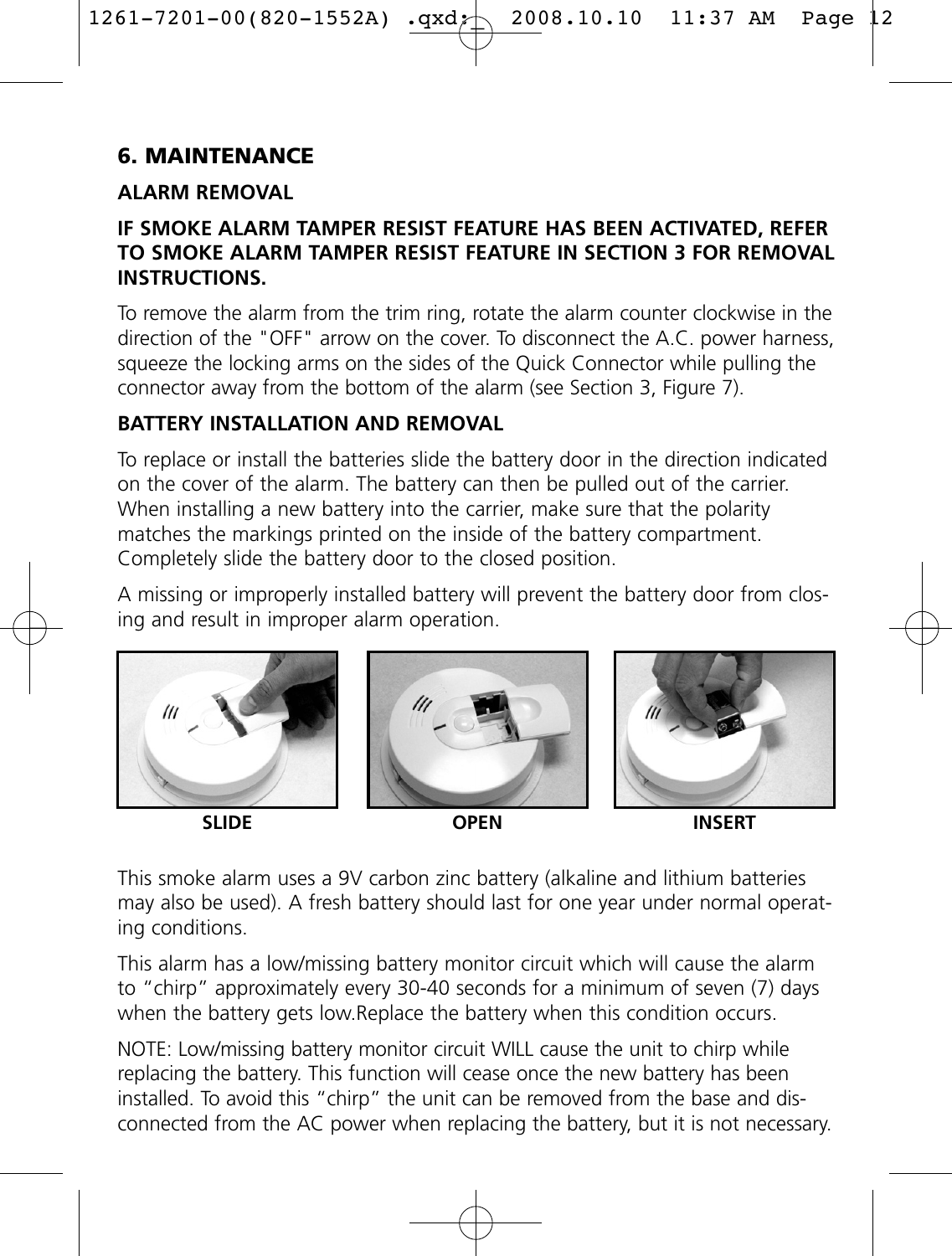#### **USE ONLY THE FOLLOWING 9 VOLT BATTERIES FOR SMOKE ALARM REPLACEMENT.**

**Carbon-zinc type** EVEREADY 1222; GOLD PEAK 1604P OR 1604S

**Alkaline type** ENERGIZER 522; DURACELL MN1604 OR MX1604; GOLD PEAK 1604A PANASONIC 6AM6, 6AM-6, 6AM-6PI, 6AM6X, AND 6LR61 (GA)

**Lithium type** ULTRALIFE U9VL-J

#### **NOTE: WEEKLY TESTING IS REQUIRED!**

#### **WARNING! BE SURE TO FOLLOW BATTERY INSTALLATION INSTRUCTIONS PRINTED ON THE BACK OF THE ALARM AND USE ONLY THE BATTERIES SPECIFIED. USE OF DIFFERENT BATTERIES MAY HAVE A DETRIMENTAL EFFECT ON THE SMOKE ALARM.**

## **CLEANING YOUR ALARM**

#### **YOUR ALARM SHOULD BE CLEANED AT LEAST ONCE A YEAR**

To clean your alarm, remove it from the mounting bracket as outlined in the beginning of this section. You can clean the interior of your alarm (sensing chamber) by using compressed air or a vacuum cleaner hose and blowing or vacuuming through the openings around the perimeter of the alarm. The outside of the alarm can be wiped with a damp cloth. After cleaning, reinstall your alarm, verify the green LED is on and test your alarm by using the Test/Hush Button. If cleaning does not restore the alarm to normal operation the alarm should be replaced.

#### **7. LIMITATIONS OF SMOKE ALARMS**

#### **WARNING: PLEASE READ CAREFULLY AND THOROUGHLY**

- NFPA 72 states: Life safety from fire in residential occupancies is based primarily on early notification to occupants of the need to escape, followed by the appropriate egress actions by those occupants. Fire warning systems for dwelling units are capable of protecting about half of the occupants in potentially fatal fires. Victims are often intimate with the fire, too old or young, or physically or mentally impaired such that they cannot escape even when warned early enough that escape should be possible. For these people, other strategies such as protection-in-place or assisted escape or rescue are necessary.
- Smoke alarms are devices that can provide early warning of possible fires at a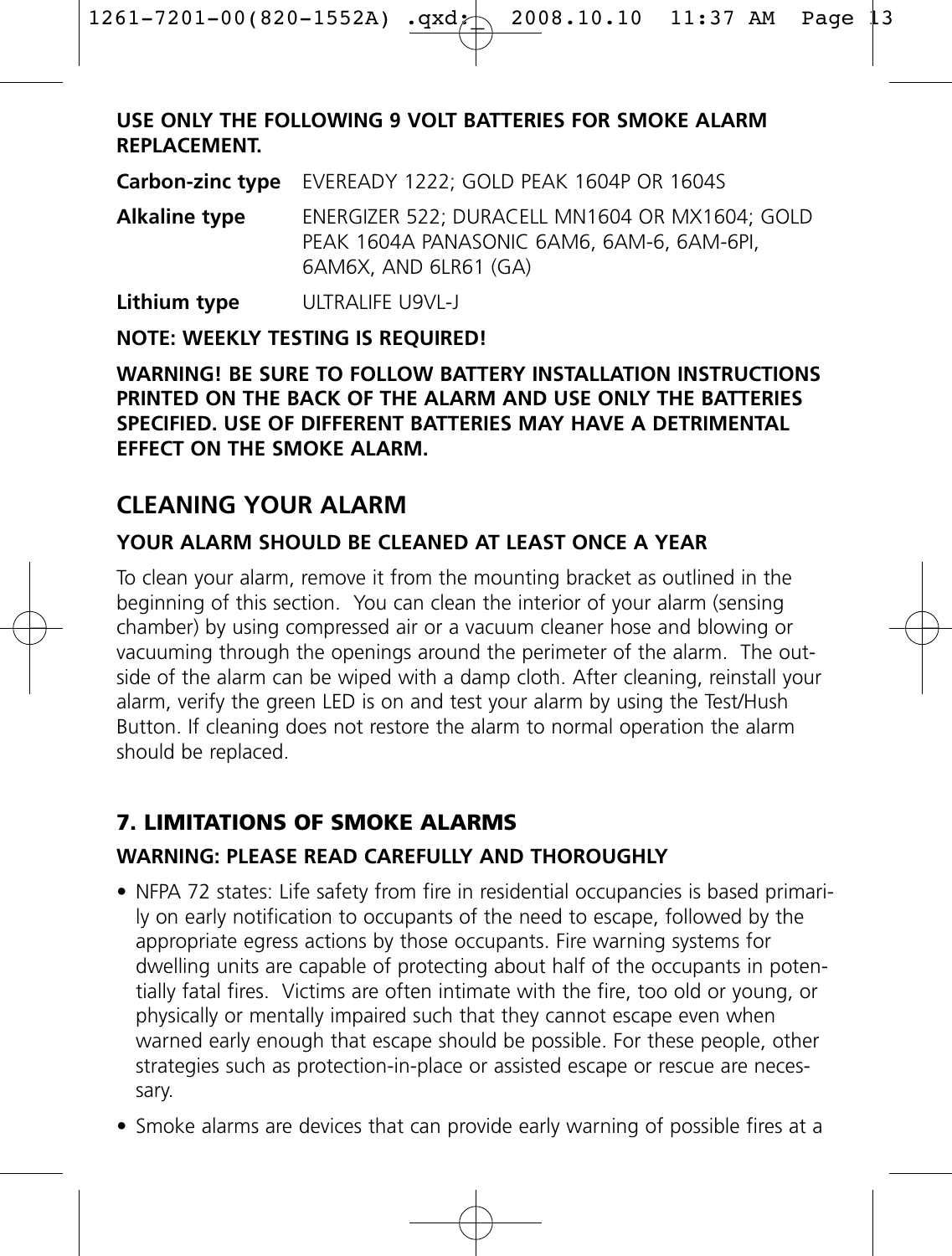reasonable cost; however, alarms have sensing limitations. Ionization sensing alarms may detect invisible fire particles (associated with fast flaming fires) sooner than photoelectric alarms. Photoelectric sensing alarms may detect visible fire particles (associated with slow smoldering fires) sooner than ionization alarms. Home fires develop in different ways and are often unpredictable. For maximum protection, Firex recommends that both Ionization and Photoelectric alarms be installed.

- A battery powered alarm must have a battery of the specified type, in good condition and installed properly.
- A.C. powered alarms (without battery backup) will not operate if the A.C. power has been cut off, such as by an electrical fire or an open fuse.
- Smoke alarms must be tested regularly to make sure the batteries and the alarm circuits are in good operating condition.
- Smoke alarms cannot provide an alarm if smoke does not reach the alarm. Therefore, smoke alarms may not sense fires starting in chimneys, walls, on roofs, on the other side of a closed door or on a different floor.
- If the alarm is located outside the bedroom or on a different floor, it may not wake up a sound sleeper.
- The use of alcohol or drugs may also impair one's ability to hear the smoke alarm. For maximum protection, a smoke alarm should be installed in each sleeping area on every level of a home.
- Although smoke alarms can help save lives by providing an early warning of a fire, they are not a substitute for an insurance policy. Home owners and renters should have adequate insurance to protect their lives and property.

## **8. GOOD SAFETY HABITS**

#### **DEVELOP AND PRACTICE A PLAN OF ESCAPE**

- Install and maintain Fire extinguishers on every level of the home and in the kitchen, basement and garage. Know how to use a fire extinguisher prior to an emergency.
- Make a floor plan indicating all doors and windows and at least two (2) escape routes from each room. Second story windows may need a rope or chain ladder.
- Have a family meeting and discuss your escape plan, showing everyone what to do in case of fire.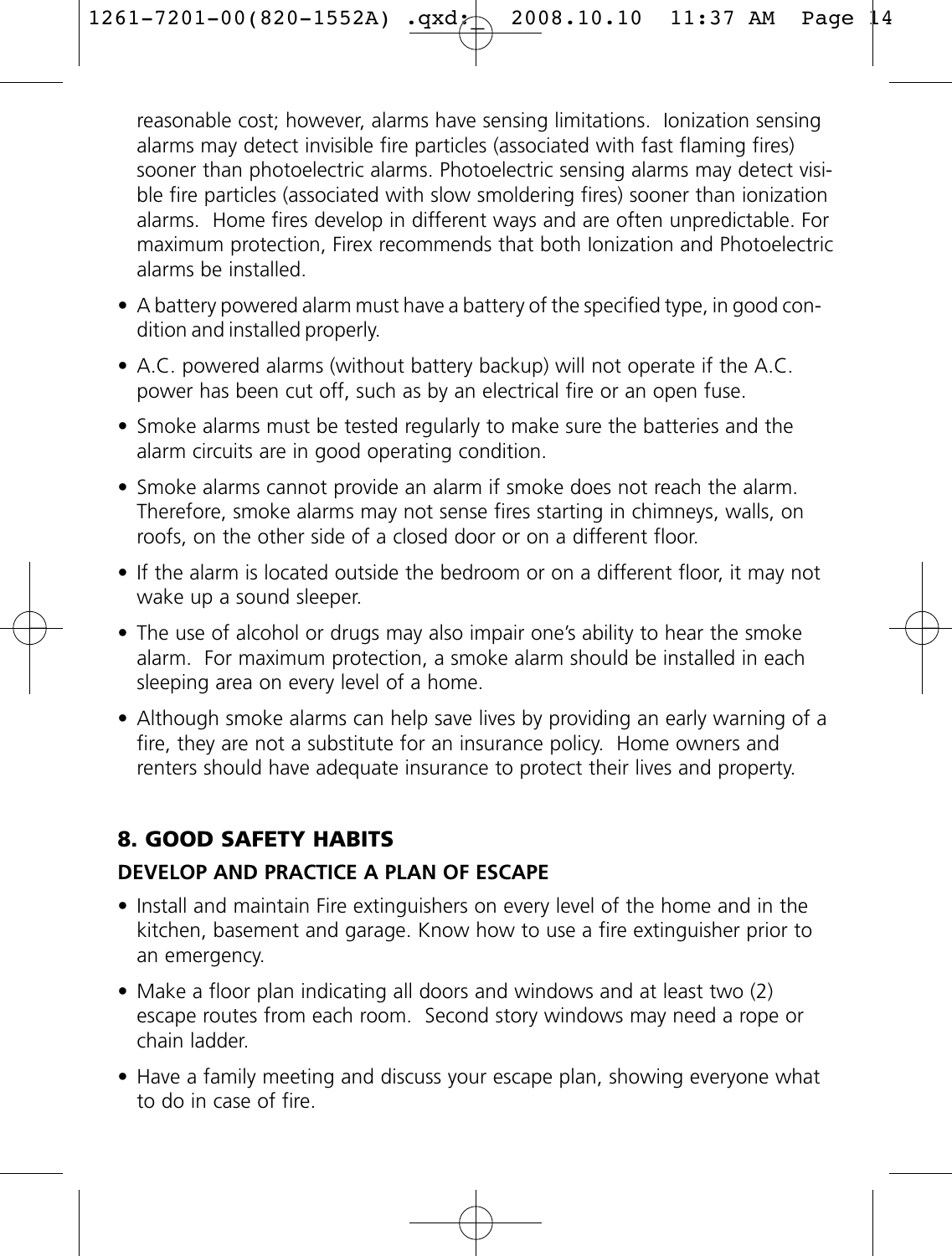- Determine a place outside your home where you all can meet if a fire occurs.
- Familiarize everyone with the sound of the smoke alarm and train them to leave your home when they hear it.
- Practice a fire drill at least every six months, including fire drills at night. Ensure that small children hear the alarm and wake when it sounds. They must wake up in order to execute the escape plan. Practice allows all occupants to test your plan before an emergency. You may not be able to reach your children. It is important they know what to do.
- Current studies have shown smoke alarms may not awaken all sleeping individuals, and that it is the responsibility of individuals in the household that are capable of assisting others to provide assistance to those who may not be awakened by the alarm sound, or to those who may be incapable of safely evacuating the area unassisted.

### **9. NRC INFORMATION**

Ionization type smoke alarms use a very small amount of a radioactive element in the sensing chamber to enable detection of visible and invisible combustion products. The radioactive element is safely contained in the chamber and requires no adjustments or maintenance. This smoke alarm meets or exceeds all government standards. It is manufactured and distributed under license from the U.S. Nuclear Regulatory Commission.

## **10. NFPA REQUIRED PROTECTION**

The National Fire Protection Association's Standard 72 provides the following information:

Smoke Detection – Where required by applicable laws, codes, or standards for the specified occupancy, approved single- and multiple-station smoke alarms shall be installed as follows: (1) In all sleeping rooms Exception: Smoke alarms shall not be required in sleeping rooms in existing one- and two-family dwelling units. (2) Outside of each separate sleeping area, in immediate vicinity of the sleeping rooms. (3) On each level of the dwelling unit, including basements Exception: In existing one- and two-family dwelling units, approved smoke alarms powered by batteries are permitted.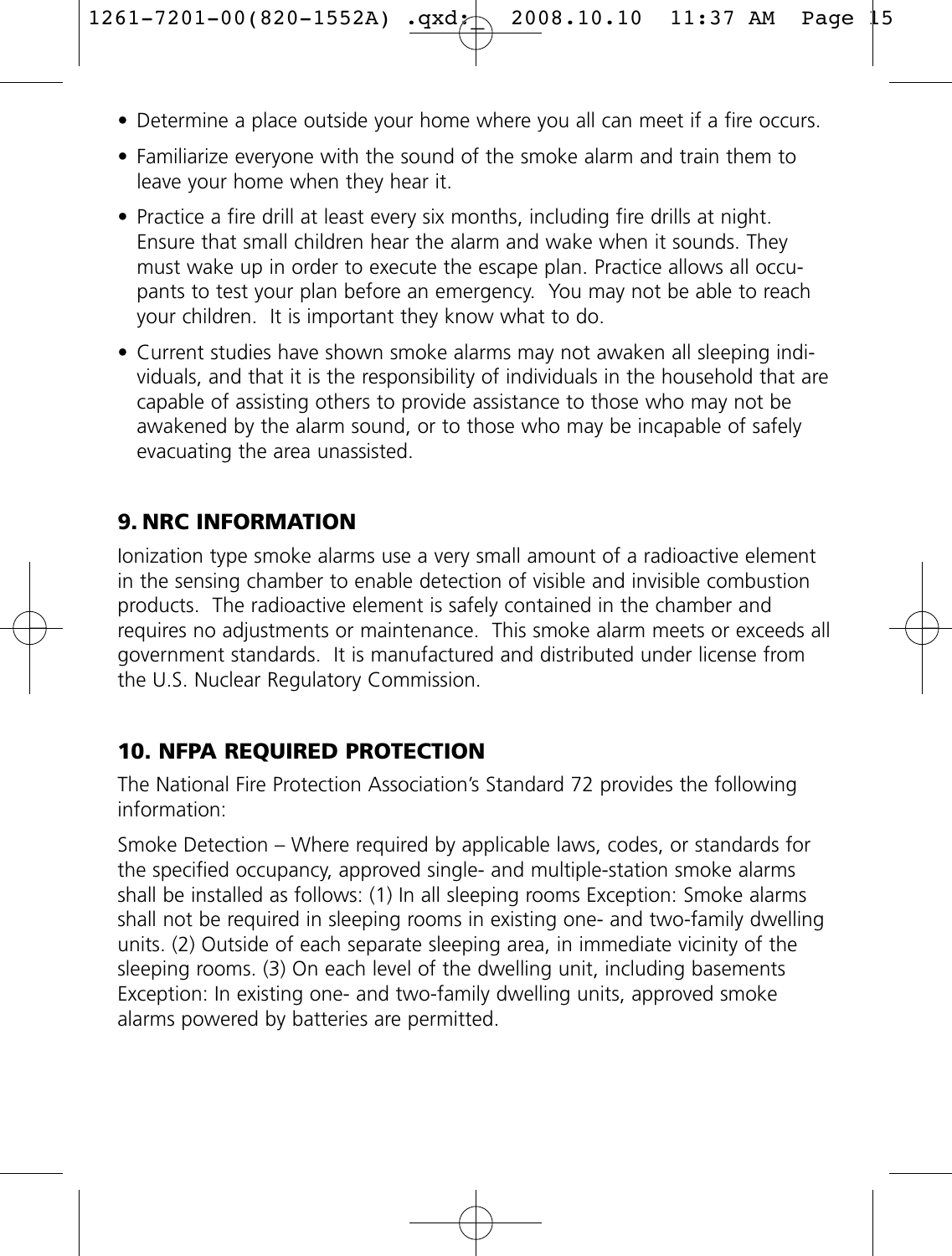Smoke Detection – Are More Smoke Alarms Desirable? The required number of smoke alarms might not provide reliable early warning protection for those areas separated by a door from the areas protected by the required smoke alarms. For this reason, it is recommended that the householder consider the use of additional smoke alarms for those areas for increased protection. The additional areas include the basement, bedrooms, dining room, furnace room, utility room, and hallways not protected by the required smoke alarms. The installation of the smoke alarms in the kitchen, attic (finished or unfinished), or garage is normally not recommended, as these locations occasionally experience conditions that can result in improper operation.

This equipment should be installed in accordance with the National Fire Protection Association's Standard 72 (NFPA, Batterymarch Park, Quincy, MA 02269).

NOTIFY YOUR LOCAL FIRE DEPARTMENT AND INSURANCE COMPANY OF YOUR SMOKE ALARM INSTALLATION.

#### **11. CAUTION (AS REQUIRED BY THE CALIFORNIA STATE FIRE MARSHAL)**

"Early warning fire detection is best achieved by the installation of fire detection equipment in all rooms and areas of the household as follows. A smoke alarm installed in each separate sleeping area (in the vicinity of, but outside of the bedrooms), and heat or smoke detectors in the living rooms, dining rooms, bedrooms, kitchens, hallways, attics, furnace rooms, closets, utility and storage rooms, basements and attached garages."

## **12. SERVICE AND WARRANTY**

If after reviewing this manual you feel that your smoke alarm is defective in any way, do not tamper with the unit.

Return it for servicing to: KIDDE, 1016 Corporate Park Dr., Mebane, NC 27302. 1-800-880-6788 (See Warranty for in-warranty returns).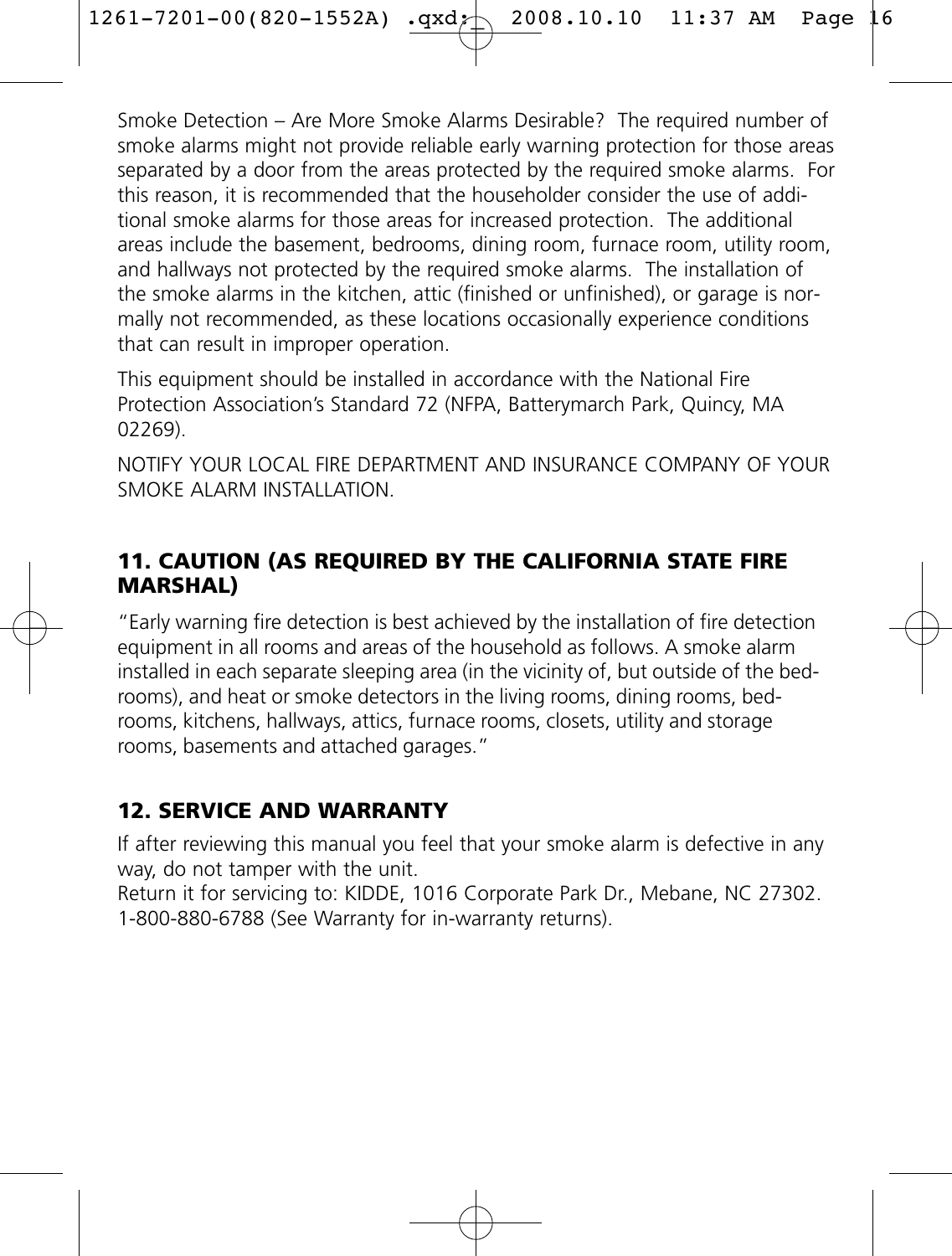#### **FIVE YEAR LIMITED WARRANTY (i4618, i4718 Series)**

Kidde warrants to the original purchaser that the enclosed smoke alarm (but not the battery) will be free from defects in material and workmanship or design under normal use and service for a period of five years from the date of purchase. The obligation of Kidde under this warranty is limited to repairing or replacing the smoke alarm or any part which we find to be defective in material, workmanship or design, free of charge to the customer, upon sending the smoke alarm with proof of date of purchase, postage and return postage prepaid, to Warranty Service Department, Kidde, 1016 Corporate Park Dr., Mebane, NC 27302.

This warranty shall not apply to the smoke alarm if it has been damaged, modified, abused or altered after the date of purchase or if it fails to operate due to improper maintenance or inadequate A.C. or D.C. electrical power.

THE LIABILITY OF KIDDE OR ANY OF ITS PARENT OR SUBSIDIARY CORPORATIONS ARIS-ING FROM THE SALE OF THIS SMOKE ALARM OR UNDER THE TERMS OF THIS LIMITED WARRANTY SHALL NOT IN ANY CASE EXCEED THE COST OF REPLACEMENT OF SMOKE ALARM AND, IN NO CASE, SHALL KIDDE OR ANY OF ITS PARENT OR SUB-SIDIARY CORPORATIONS BE LIABLE FOR CONSEQUENTIAL LOSS OR DAMAGES RESULT-ING FROM THE FAILURE OF THE SMOKE ALARM OR FOR BREACH OF THIS OR ANY OTHER WARRANTY, EXPRESS OR IMPLIED, EVEN IF THE LOSS OR DAMAGE IS CAUSED BY THE COMPANY'S NEGLIGENCE OR FALILT.

Since some states do not allow limitations on the duration of an implied warranty or do not allow the exclusion or limitation of incidental or consequential damages, the above limitations or exclusions may not apply to you. While this warranty gives you specific legal rights, you may also have other rights which vary from state to state.

Also, Kidde makes no warranty, express or implied, written or oral, including that of merchantability or fitness for any particular purpose, with respect to the battery.

The above warranty may not be altered except in writing signed by both parties hereto.